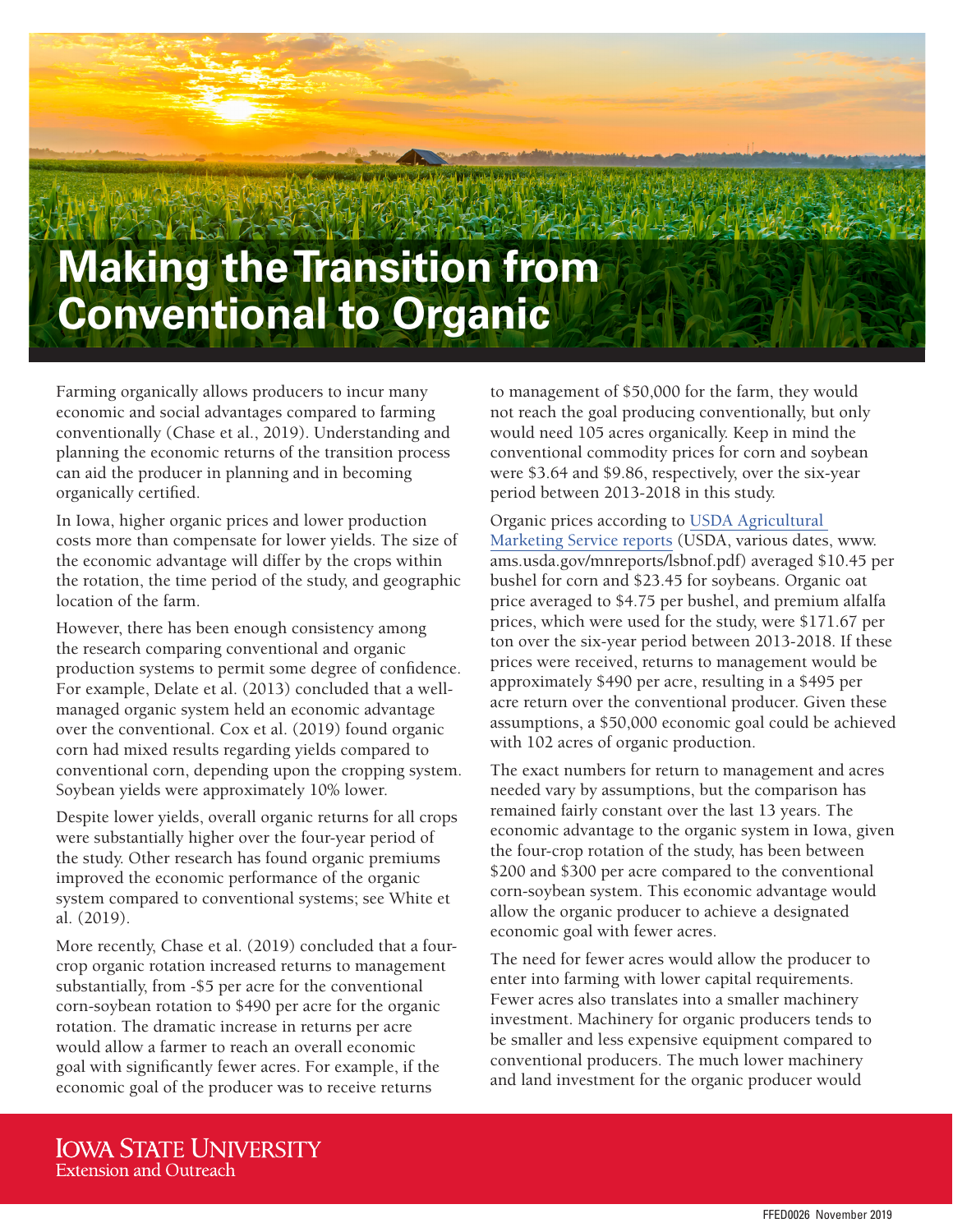allow farmers with limited resources to attain economic goals with minimum debt. Therefore, organic rotations offer beginning farmers an opportunity to gain access to farming without a debt load and risks that can be overwhelming. Programs and funding that are available for beginning farmers can be stretched farther in organic production than conventional.

## **Organic Certification and the Transition Process**

Changing from conventional to organic production is a regulated process. Organic certification requires that crops do not receive any synthetic chemicals including fertilizers or pesticides for three years prior to the harvest of the crops (see Delate 2003 for a full explanation of the certification process). As an example, selling this year's corn harvested on Nov. 1, 2019, as organic would require that the land received no synthetic chemicals since Oct. 31, 2016. While the transition to certification time period is three years, the number of crops that need to be sold as transition crops could be two. For this example, crops grown in 2017 and 2018 must be grown using organic methods but cannot be sold as organic.

Split farming operations that simultaneously grow crops organically and conventionally are allowed in Iowa but require special conditions (Delate, 2003). The ability to split farm operations allows producers to change from conventional to organic production on a field-by-field basis rather than on a whole-farm basis. Current organic producers indicate a field-by-field transition is easier to manage due to extensive differences in nutrient and pest management between the two production systems.

Organic producers must use a longer crop rotation than conventional counterparts. Also, the same row crop cannot be produced in consecutive years on the same field. The usual organic rotation includes a legume (alfalfa, clover, or vetch) and small grain (oat, wheat, or barley) in addition to corn and soybean. Legumes supply nitrogen while the small grains supply nutrients, particularly carbon, and aid in weed management. Organic corn and soybean are normally grown in the rotation in Iowa due to higher organic price premiums and profitability. The common organic rotation in Iowa is from four to six years.

Land coming out of the Conservation Reserve Program (CRP) needs to meet the three-year requirement of no prohibitive substances. But it is possible to harvest an organic crop the first year coming out of CRP if synthetic chemicals have not been applied during that period. Which crop to start with would depend upon the potential problems from weed and pest pressure and the ability to provide the necessary nutrients to the crop the first year.

# **Transition Production Plan**

As stated previously, organic transitions in Iowa can occur on a field-by-field or whole-farm basis. Review the plan before determining which transition plan makes sense for an individual farming operation. The transition plan should start with the development of a production plan, followed by the development of budgets and determination of projected profitability.

For example, assume the proposed farm is 400 acres and currently produces conventional corn and soybean. To simplify the example, assume the farm is easily divisible into four 100-acre fields (or combination of fields). The transition plan is to convert 100 acres per year. The selected organic rotation is corn-soybean-oat/alfalfaalfalfa. The oat and alfalfa are seeded together, with the oat harvested in the seeding year along with one cutting of alfalfa. Each field will begin the transition with oat. Oat is selected to control weeds and begin the process of developing soil tilth.

Oat is followed by alfalfa to provide corn with a nitrogen source. The other recommended nutrient source for corn is animal manure. Corn follows alfalfa and is the first crop that can be sold organically. The benefit of corn as the first organic crop is that it provides the largest economic returns and provides some financial stability to the rotation. Soybean is the fourth crop and provides some nutrients for the following oat crop. The production plan for the transition process is illustrated in Table 1.

While it is possible to start with a row crop such as corn or soybean in the transition process, these crops often do not do as well as small grains or legumes because of inadequate soil fertility or weed and insect pest pressures. It takes time for the land to readjust to an organic system, as well as for the farmer to adjust to organic practices. Most organic production specialists would suggest the transition start with crops that are easier to manage and provide the pest and nutrient basis for the crops that follow.

"Making the Transition from Conventional to Organic Production", a decision tool developed by ISU Extension and Outreach, (www.extension.iastate.edu/agdm/ crops/xls/a1-26organictransition.xlsx) is available to help analyze the transition process. The spreadsheet allows the user to choose which crops to change first, as well as to develop a whole-farm summary to see how returns are affected each year of the transition process. The spreadsheet uses a five-year transition process. Conventional budgets are available for corn, soybean, and oat. Organic budgets are provided for corn, soybean, oat, and alfalfa. A blank budget is available to enable the user to input a crop that is not listed (e.g., barley, wheat, clover, etc.)